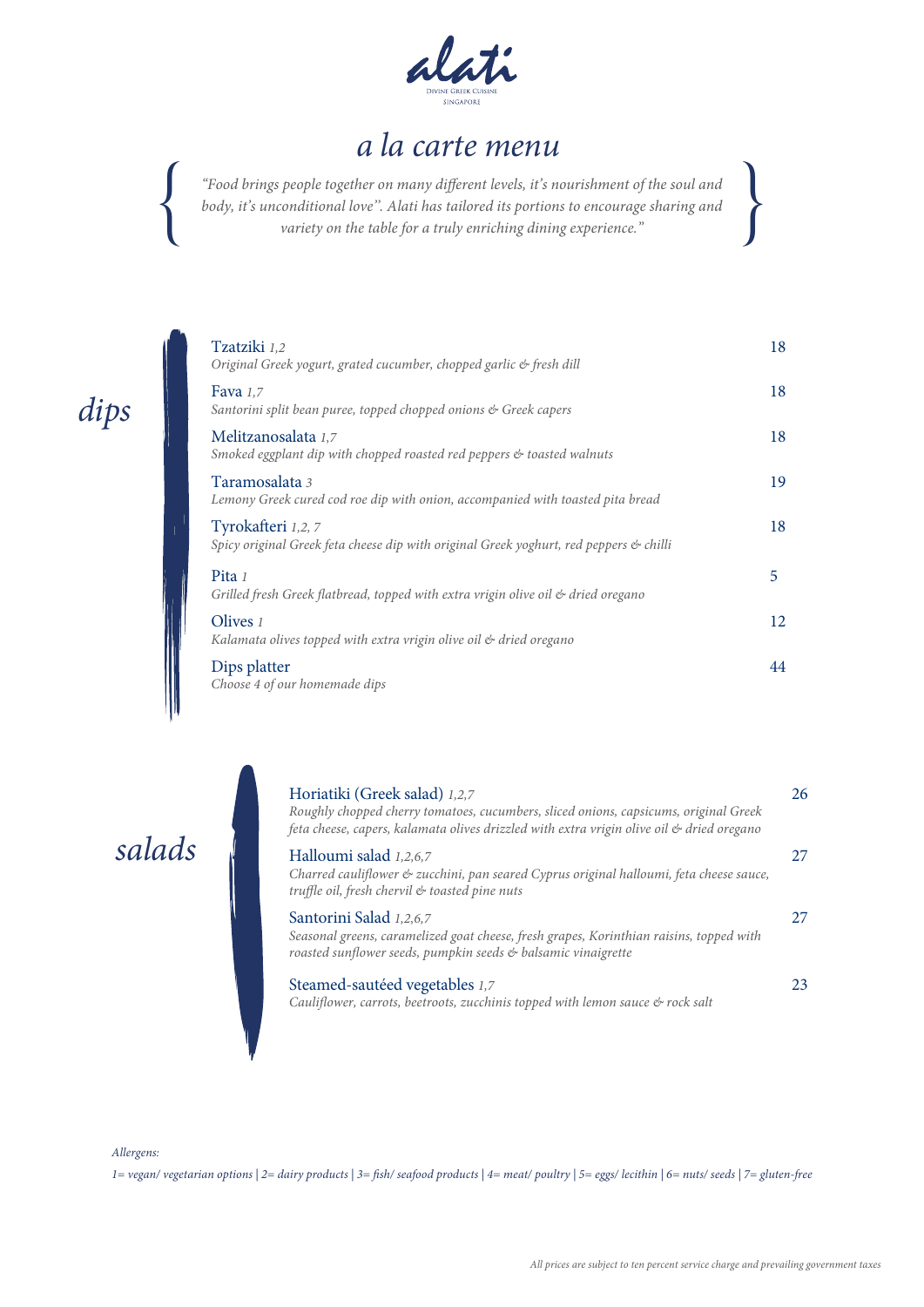

| The famous Athenian 2,3,5,6<br>Steamed & deboned fresh Greek fish, marinated with homemade lemony aioli sauce,<br>original Greek yoghurt, chopped capers & fennel on toasted sourdough bread,<br>accompanied with pea pureed sauce | 32 |
|------------------------------------------------------------------------------------------------------------------------------------------------------------------------------------------------------------------------------------|----|
| Spanakopita (4pcs) 1,2,6<br>Homemade pies stuffed with spinach, fresh mint, original Greek feta cheese & roasted<br>pine nuts                                                                                                      | 25 |
| Phyllo-wrapped feta 1,2,6<br>Crispy phyllo pastry, stuffed with original Greek feta cheese, topped with toasted<br>sesame seeds & accompanied with Greek honey                                                                     | 23 |
| Tyrokroketes (5pcs) 1,2,5,6<br>Crispy cheese balls with feta & graviera cheese, fresh watermelon, homemade citrus<br>chutney & toasted sesame seeds                                                                                | 27 |
| Keftedes melitzanas 1<br>Crispy eggplant balls, stuffed in fresh pita bread pockets, topped with bio tahini sauce,<br>sliced white onion, shredded green apple & smoked Greek paprika                                              | 26 |
| Marinated octopus (Mykonian-style) 3,7<br>Marinated sliced octopus, grape vinegar, "Korifes" extra virgin olive oil & herbs                                                                                                        | 34 |
| To souvlaki tou psara 2,3,7<br>The Fisherman's souvlaki Charred grill squid & prawns accompanied with squid ink<br>tzatziki sauce, grated cucumber & chopped chili                                                                 | 38 |
| Grilled prawns 3,7<br>400-420g of grilled prawns with ladolemono sauce, accompanied with carrot-fennel salad                                                                                                                       | 39 |
| Fried potatoes chips 1,7<br>Fresh hand-cut potatoes chips topped with salt & dried oregano                                                                                                                                         | 13 |

*Allergens:*

*mezes*

*1= vegan/ vegetarian options | 2= dairy products | 3= sh/ seafood products | 4= meat/ poultry | 5= eggs/ lecithin | 6= nuts/ seeds | 7= gluten-free*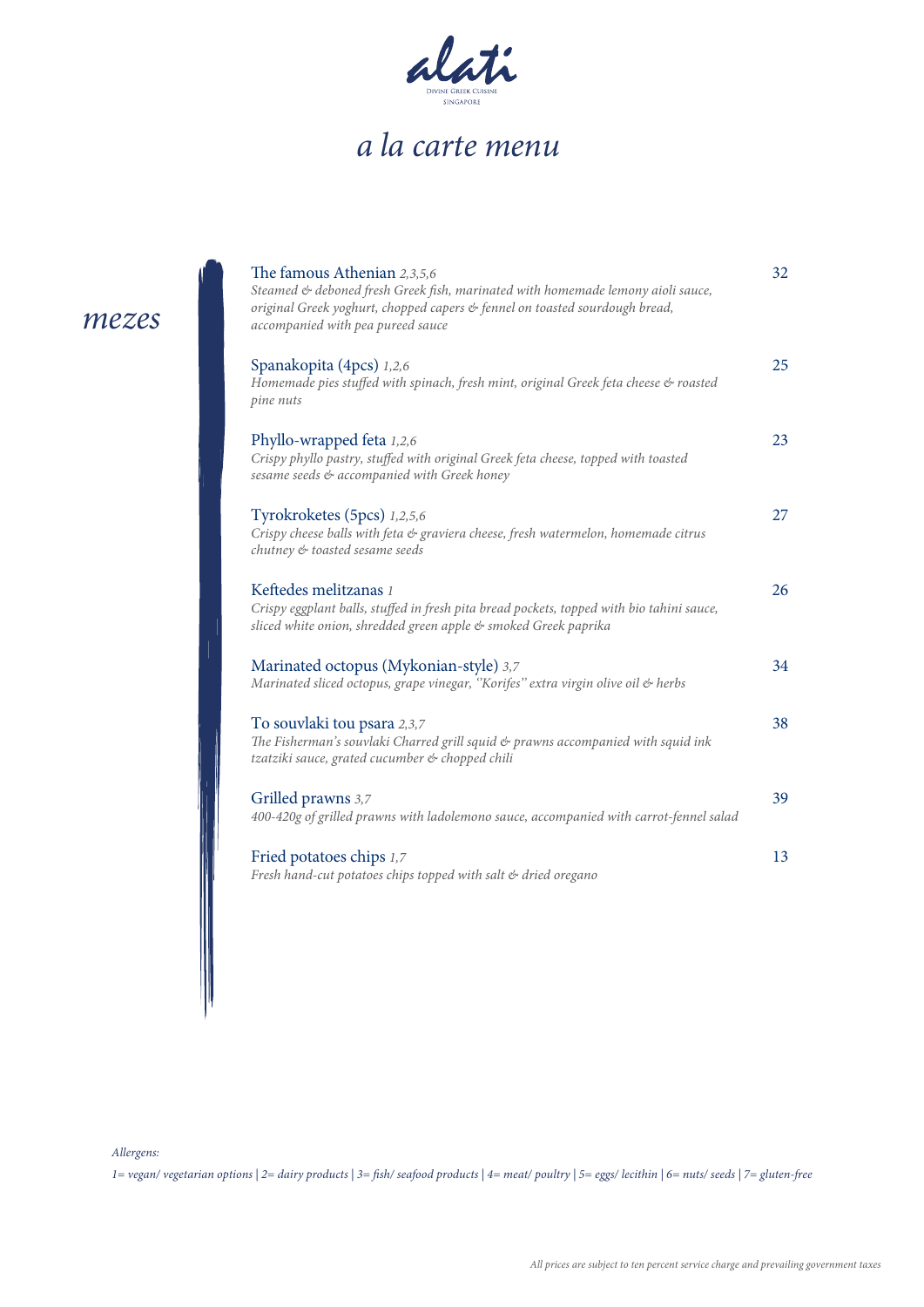

|                     | Our selection of fresh fish are flown in two to three times per week directly from<br>Aegean sea. Alati believes in fair trade, sustainable fishing and farming principles,<br>quality and value and environmentally-friendly practises. |    |
|---------------------|------------------------------------------------------------------------------------------------------------------------------------------------------------------------------------------------------------------------------------------|----|
| fresh<br>catch      | Fresh fish from Aegean sea,<br>Grilled:<br>Lavraki (Greek seabasss)<br>13/100g<br>13/100g<br>Tsipoura (Greek seabream)<br>14/100g<br>Fagri (Greekred porgy)<br>14/100g<br>Milokopi (Greek shi drum)<br>Salt baked<br>$+15$               |    |
|                     | Lahanodolmades 3,5,7<br>Slow cooked stuffed cabbage rolls with finely chopped seabass and crab meat, rice,<br>freshly chopped herbs & creamy egg lemon sauce                                                                             | 34 |
| Alati<br>signatures | Octopus souvlaki 2,4<br>Charred grill octopus on skewer with aged beef Wagyu crispy fats, topped with parsley leave salad,<br>onion & roasted tomatoes. Wrapped in thin pita bread & spiced tomato paste sauce from<br>Santorini island  | 39 |
|                     | Bakaliaros 3,5,6<br>Beer battered Cod fish fillet, accompanied with lemony quinoa & herbal- garlic sauce                                                                                                                                 | 29 |
|                     | Mosharaki ala polita 4,7<br>Angus short ribs (deboned) accompanied with lemony Jerusalem artichoke purree &<br>charred baby carrot                                                                                                       | 42 |
|                     | Grilled octopus 3,7<br>Grilled octopus accompanied with fava (split bean) puree, confit tomatoes,<br>homemade squid ink rice crackers & samphire leaves                                                                                  | 39 |
|                     | Grilled seabass fish 3,6 (available for lunch only)<br>Grilled seabass fillet with charred baby potatoes, slow roasted garlicky beetroots,<br>taramosalata & pinenuts.                                                                   | 35 |
|                     | Moussaka 2,4<br>Freshly baked moussaka with thin layers of potato & eggplant, minced beef, topped<br>with cheesy bechamel sauce                                                                                                          | 35 |
| from the<br>land    | Imam baildi 1,7<br>Roasted eggplants stuffed with slow cooked onions, tomato sauce & feta cheese crumbles                                                                                                                                | 29 |
|                     | Paidakia 6<br>Grilled lamb cutlets accompanied with couscous, caramelized onions & raisins,<br>topped with lemony sauce                                                                                                                  | 42 |
|                     | Mosharisio souvlaki (wagyu) 2,4,7<br>Traditional grilled beef on skewer, accompanied with fried potatoes, onion salad &<br>tzatziki sauce                                                                                                | 43 |
|                     | Kotopoulo psito 2,4,7<br>Grilled boned chicken thighs marinated with fresh seasonal herbs, on a layer of fresh lemony<br>mashed potato & greek oregano. Topped with feta cheese crumbs & toasted walnut                                  | 34 |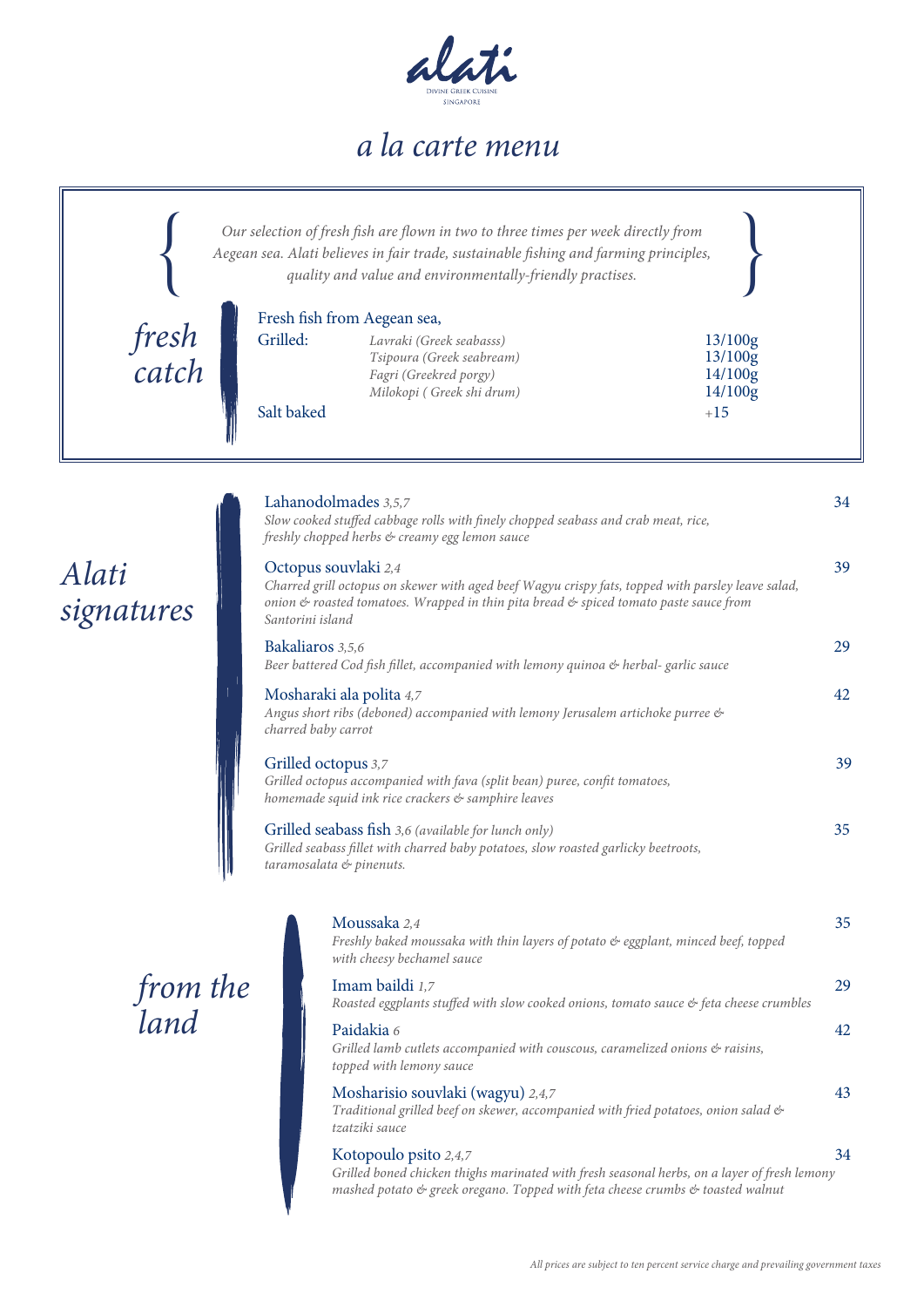

#### *desserts*

| Lemon paylova 1,7<br>Freshly baked meringue stuffed with lemon mousse & mint, topped with<br>homemade forest fruit compote                                                                                               | 22 |
|--------------------------------------------------------------------------------------------------------------------------------------------------------------------------------------------------------------------------|----|
| Portokalopita 1<br>Greek orange syrup cake topped chocolate ganache, orange ice-cream &<br>caramelized phyllo pastry                                                                                                     | 24 |
| Baklava 1<br>Homemade baklava with thin layers of phyllo pastry, pistachio $\mathfrak{G}$ walnuts<br>topped with citrus syrup                                                                                            | 21 |
| Loukoumades 1<br>Fluffy & crispy Greek doughnuts topped with:<br>'Korifes'' honey, walnut & cinnamon <b>OR</b> Homemade chocolate syrup & crumbled cocoa crumbs<br>(Both options are accompanied with vanilla ice-cream) | 22 |
| Alati signature Bougatsa 1<br>Crispy phyllo pastry, vanilla custard cream, cinnamon, pistachio $\phi$ orange ice-cream<br>(estimated preparation time 15')                                                               | 29 |

*Allergens:*

- *1= vegan/ vegetarian options*
- *2= dairy products*
- *3= sh/ seafood products*
- *4= meat/ poultry*
- *5= eggs/ lecithin*
- *6= nuts/ seeds*
- *7= gluten-free*